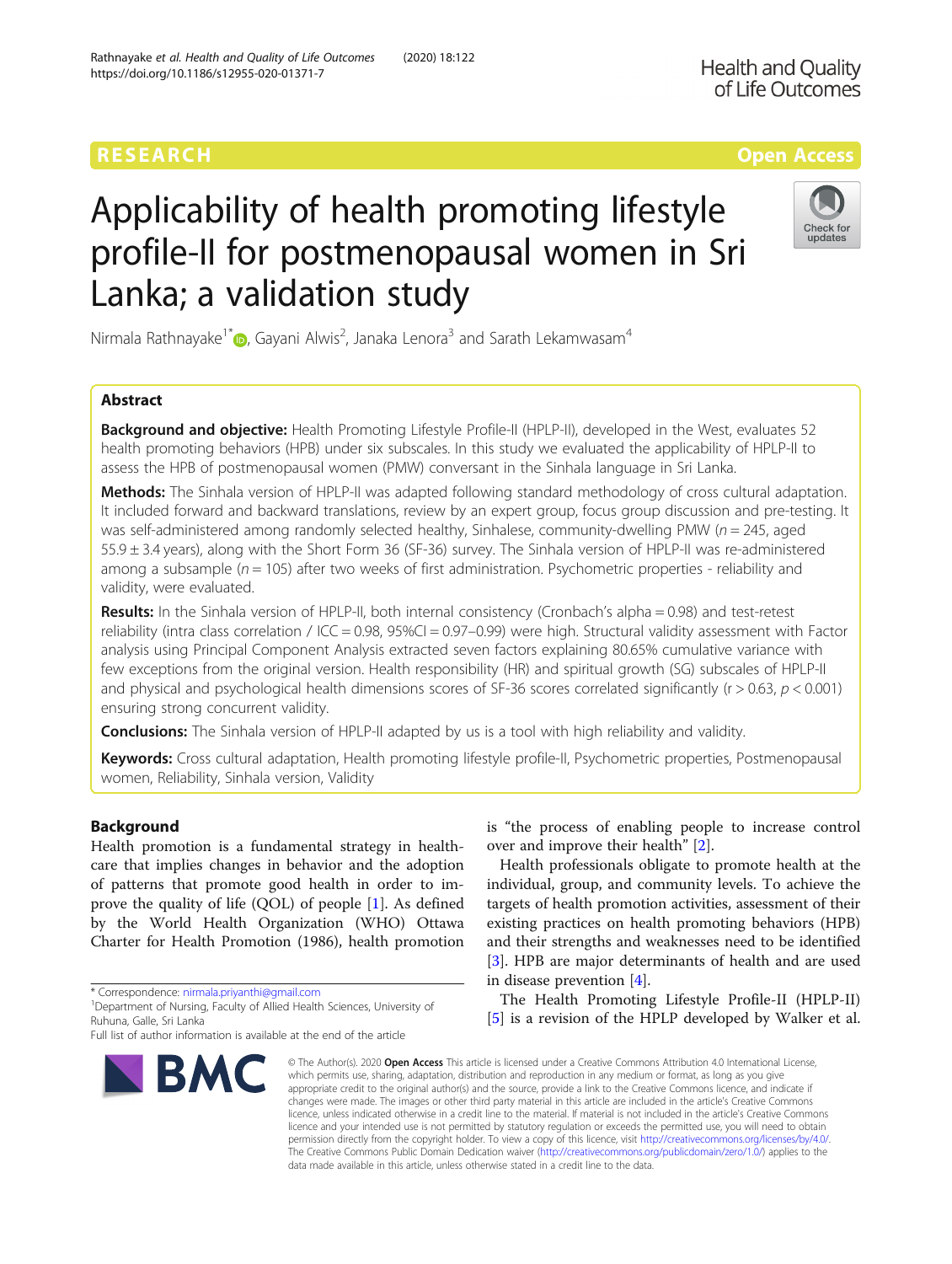[[6\]](#page-5-0). It measures health promoting lifestyles as HPB by focusing on self-initiated actions and perceptions that serve to maintain or enhance the level of wellness, selfactualization, and fulfillment of the individual. It is a 52 item questionnaire composed of six subscales including health responsibility (HR), nutrition (N), physical activity (PA), stress management (SM), interpersonal relations (IR), and spiritual growth (SG).

The English version of HPLP-II has shown high internal consistency and test-retest reliability [[5\]](#page-5-0). It has been translated into different languages including Spanish, Japanese, Arabic, Taiwanese, Turkish and Portuguese  $[7-12]$  $[7-12]$  $[7-12]$  $[7-12]$  and its validity and reliability have been verified.

Menopause is one of the most significant events in women's lives. The evaluation of lifestyle with HPB is important when considering certain conditions and diseases encountered by postmenopausal women (PMW). Health promotion is particularly important for PMW, since healthy behaviors such as regular exercises and stress management can effectively reduce the severity of health problems and discomforts associated with menopause.

Health promoting lifestyle is not constant and possibly varies depending on the context, culture and language [[13\]](#page-5-0). That emphasizes the importance of cultural adaptation and test the validity and reliability of a specific instrument in the particular population.

The original HPLP-II has been widely used to measure healthy women's HPBs in many societies [\[14](#page-5-0), [15\]](#page-5-0). However, studies related to HPB in Sri Lanka are sparse and this could partly be due to the lack of a valid instrument to measure HPB. A reliable instrument for the measurement of healthy lifestyle is therefore a necessity for understanding and addressing the health promotion needs of the PMW in Sri Lanka. Therefore, this study attempted to evaluate the applicability of HPLP-II to measure the HPB of PMW conversant in the Sinhala language in Sri Lanka, with the cross cultural adaptation and evaluation of psychometric properties.

#### Methods

#### Study design, setting and participants

This validation study was conducted in the Bope-Poddala Medical Officer of Health (MOH) area, Galle District, in Southern Sri Lanka. The study participants in both cross cultural adaptation and psychometric validation were healthy community dwelling PMW who attained menopause naturally with intact uterus. Those with severe medical and surgical conditions, mental illnesses, disabilities and impairments of musculoskeletal system, endocrine disorders (diabetes, thyroid etc.), women on hormone replacement therapy (HRT) and illiterate women were excluded. Postmenopausal status was determined based on self-reported menstrual history using the classification of Stages of Reproductive Aging Workshop (STRAW)  $[16]$  $[16]$  $[16]$  which is the cessation of menstruation within the previous 12 months after last menstruation.

#### Cross cultural adaptation of HPLP-II to Sinhala language

The standard guidelines described by Beaton et al. [[17](#page-5-0)] were followed for the cross cultural adaptation of the Sinhala version of HPLP-II. Forward translation of the original English version of HPLP-II was done by two independent health professionals. Then the items were consolidated in to a single questionnaire. The synthesized version was back translated to English language by two another independent health professionals. Then a group of experts (a physician, a gynecologist, a physiologist, an anatomist, a nursing academic and, forward and backward translators) independently reviewed all the versions of HPLP-II and a pre-final Sinhala version was decided ensuring its content validity. The face validity of the pre-final version of HPLP-II was ensured by having a focus group discussion (FGD) with 10 PMW. Then it was pretested among 30 PMW selected from another geographical location. These two steps further ensure the clarity, understandability and naturalness of items [[18\]](#page-5-0).

### Administration of Sinhala version of HPLP-II

The newly adopted Sinhala version of HPLP-II and the previously validated Sinhala version of the Short Form 36 (SF-36) survey [\[19](#page-5-0), [20](#page-5-0)] were self-administered among 245 PMW selected from the university training area to evaluate its psychometric properties. These women were selected using the multistage cluster sampling technique. Out of the 18 Public Health Midwife divisions (smallest community health unit) of the Bope-Poddala MOH area, three were selected randomly which were sub-urban areas. Houses and the female householders aged beyond 40 years were identified using the electoral registers of the respective areas obtained from the Grama Niladari Officer (local community administrative authority) of each division. Women who got odd numbers when the houses were arranged in a single list were invited for the study (excluding the women who had exclusion criteria) until the required sample size was achieved.

For the sample size calculation, five respondents in to one variable ratio was used [[21\]](#page-5-0). Sample size was calculated by multiplying the number of variables in the instrument (52 items) by five in order to achieve the best sample ( $n = 260$ ). After adding 10% to compensate with the non-respondents and incomplete questionnaires, the final sample size was calculated as 286. Even though we invited 286 women, only 272 women participated and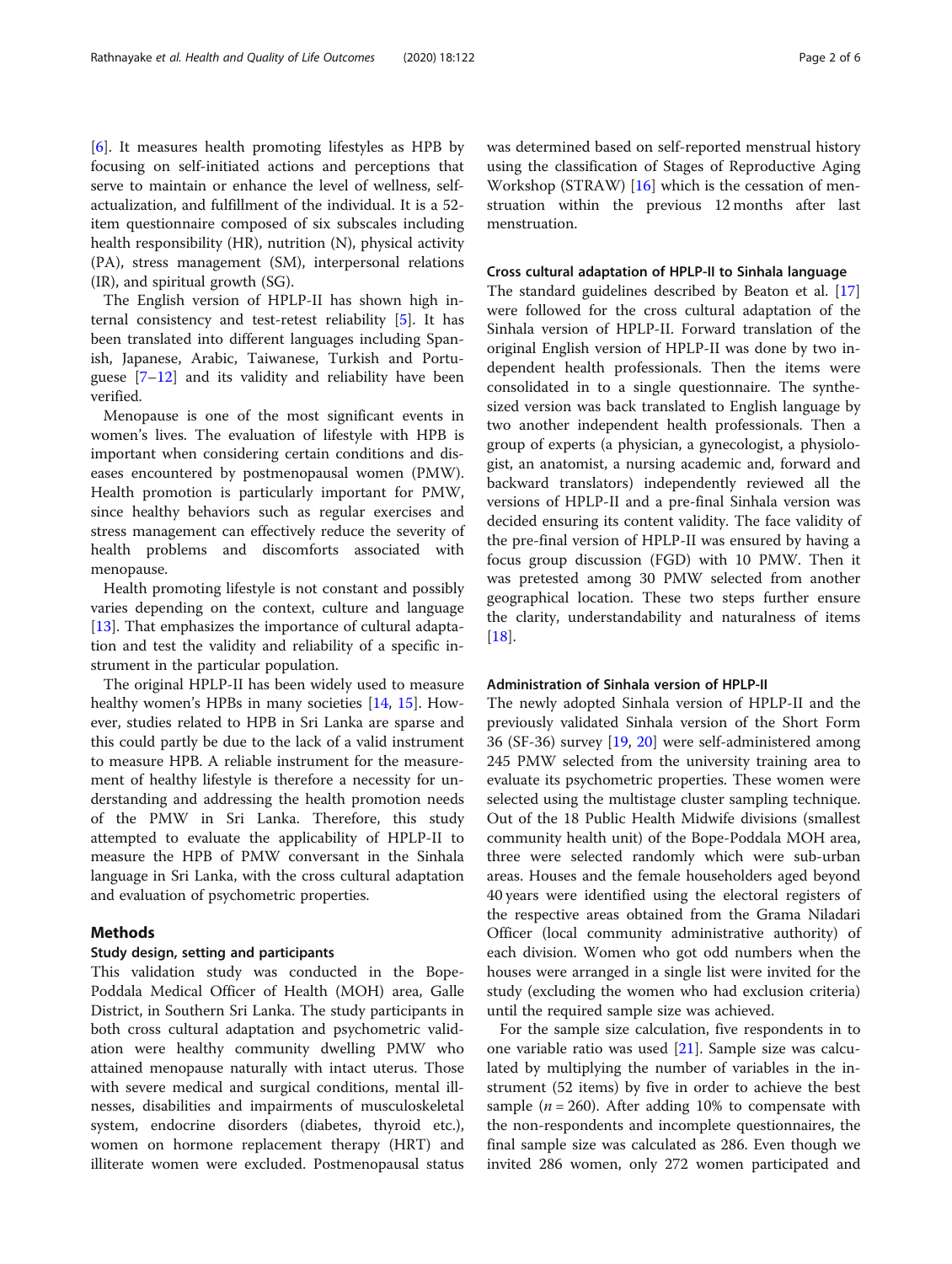only 245 PMW completed all the items in the questionnaires (response rate was 90%).

The HPLP-II asks respondents to indicate how often they adapt to HPB with 52 items (statements) listed under six subscales and answers are required to be given on a 4-point Likert scale (never, sometimes, often, and routinely). The Short Form Survey (SF-36) provides a subjective estimation of the individual's functional state and QOL in two main dimensions (physical and psycho-logical) [\[19](#page-5-0)].

The SF-36 survey was used in this study assuming that lifestyle has a significant relationship with QOL meaning that good lifestyle practices improve the QOL [[22,](#page-5-0) [23](#page-5-0)].

HPLP-II was re-administered among a randomly selected subgroup of PMW ( $n = 105$ ) 2 weeks after the first administration.

#### Statistical analyses

The socio-demographic characteristics of the study participants in psychometric validation step are presented as frequencies (percentages) or mean (SD). The testretest reliability was examined by intra-class correlation coefficient (ICC) comparing the overall HPLP-II scores in two consecutive evaluations. Factor analysis (FA) performed with principal component analysis (PCA) evaluated the structural validity of the Sinhala version of HPLP-II. The Kaiser-Meyer-Olkin (KMO), Bartlett's test of Sphericity statistics and correlation matrix were observed [\[24](#page-5-0)]. The percentage of variance explained by each component and number of Eigen values over one (Kaiser-Guttman rule) were identified [[24](#page-5-0)]. Concurrent validity was evaluated by observing the Pearson correlation coefficients [\[24](#page-5-0)] between the HR subscale score of HPLP-II and physical health dimension score of SF-36, and between the SG subscale score of HPLP-II and psychological health dimension score of SF-36 survey. Statistical analysis was performed with SPSS 20.0 version and  $P$  value < 0.05 was considered as statistically significant.

## Ethical considerations

Permission from the original authors was sought before commencement of the process and ethical clearance for the study was obtained from the Ethical Review Committee, Faculty of Medicine, University of Ruhuna. Written informed consent was obtained from each participant who wished to take part in the study before administering the questionnaires.

## Results

### Characteristics of the participants

Age of the subjects ranged from 47 to 64 years while age at menopause and time since menopause ranged from 40 to 59 years and 2 to 7 years, respectively (Table [1](#page-3-0)). Sociodemographic characteristics of the participated Sinhalese PMW and mean (SD) of subscale and overall HPB scores are presented in Table [1.](#page-3-0)

## Psychometric properties of Sinhala version of HPLP-II

Internal consistency and reliability Sinhala version of HPLP-II showed a high internal consistency with global Cronbach's alpha of 0.98, and six subscales: HR 0.95, N 0.91, PA 0.91, IR 0.90, SM 0.88 and SG 0.91 respectively. The test-retest reliability measured with ICC was 0.98  $(95\% \text{ CI} = 0.97 - 0.99).$ 

Structural validity FA using PCA was performed. The correlation matrix revealed the presence of many coefficients> 0.3 (data not shown) while the KMO value was 0.89, and Bartlett's Test of Sphericity reached statistical significance ( $p < 0.001$ ) supporting the factorability of the correlation matrix and indicating the adequacy of sample size. PCA revealed the presence of seven factors with Eigen value exceeding one, explaining cumulative variance of 80.65% with varimax rotation in the rotated component matrix (each factor one to seven represent variances of 53.73, 7.71, 5.42, 4.78, 3.42, 3.08 and 2.49%). All 52 items in the Sinhala version of HPLP-II were representative of a component as the coefficient loading of all items was ≥0.40.

Factor 1 included a combination of items in all six domains (17 items), Factor 2 included items in the SM, IR and SG subscales (7 items), Factor 3 included items in the SG, IR and HR subscales (7 items), Factor 4 included items in the PA, N and SM subscales (6 items), Factor 5 included items in the SM, SG, IR and HR subscales (6 items), Factor 6 included items in the IR, N, PA and HR (6 items), and Factor 7 included only three items that were in the N and PA subscales (data not shown in tables).

Factors one to seven extracted in this analysis, showed satisfactory internal consistency; (Cronbach's alpha values) and item total correlations. The Cronbach's alpha for item 1 to 7 were 0.97, 0.92, 0.93, 0.93, 0.87, 0.92 and 0.82 respectively. The item-total correlations for item 1 to 7 were 0.64–0.91, 0.65–0.88, 0.74–0.85, 0.52–0.77, 0.71–0.82, 0.71–0.82 and 0.68–0.68 respectively.

Concurrent validity The Pearson correlation coefficient observed between the HR score of HPLP-II and physical health dimension score of SF- 36 and SG score of HPLP-II and psychological health dimension score of SF-36 were high that indicated strong concurrent validity of the HPLP-II (Table [2\)](#page-3-0).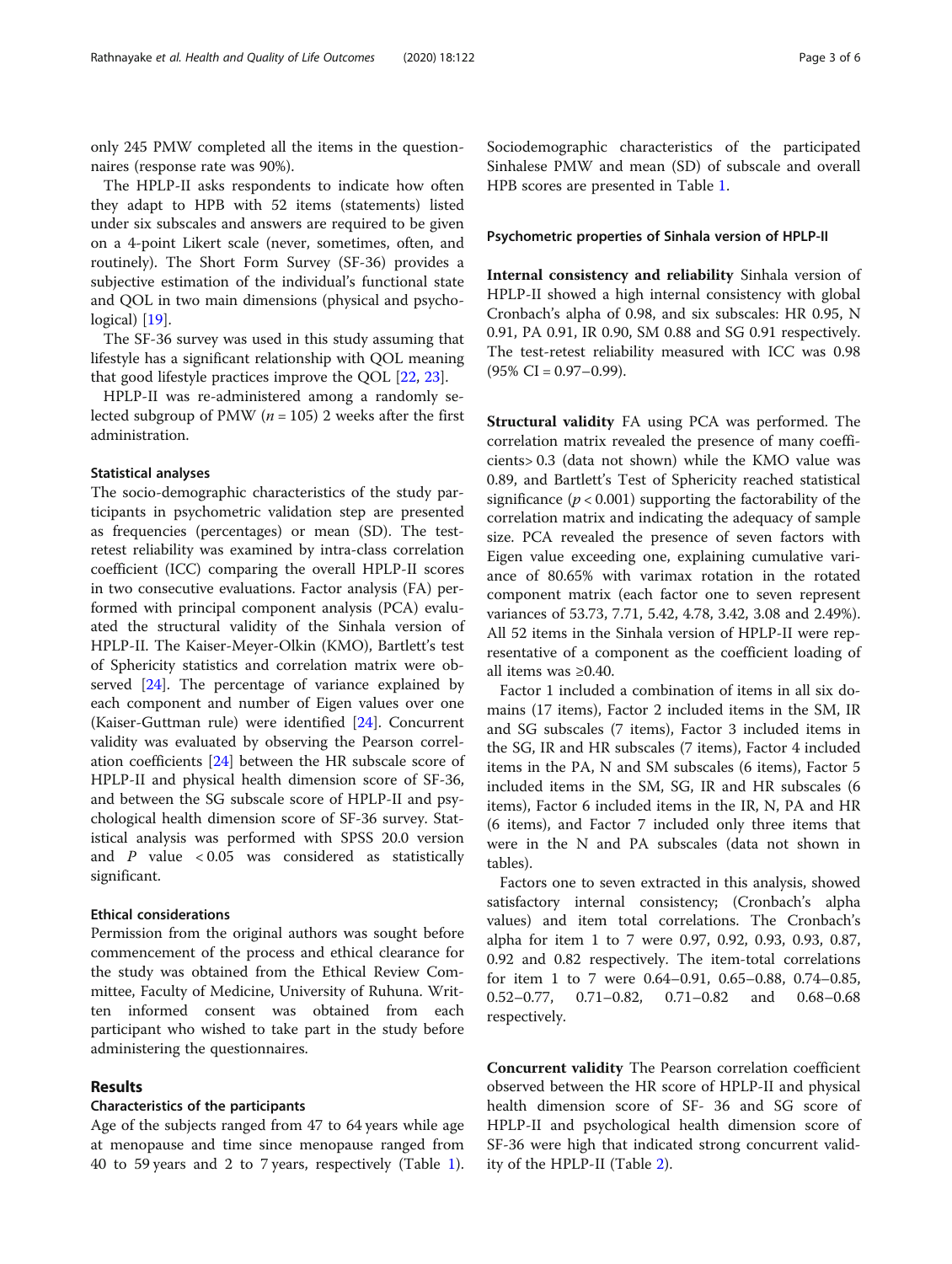| Characteristic                   | Sub category                                 | Mean (SD) or Frequency (%) |
|----------------------------------|----------------------------------------------|----------------------------|
| Sociodemographic Characteristics |                                              |                            |
| Age (years)                      |                                              | 55.9 (3.4)                 |
| Age at menopause (years)         |                                              | 50.4(2.9)                  |
| time since menopause (years)     |                                              | 5.6(1.9)                   |
| Employment status                | Employed                                     | 59 (24.1)                  |
|                                  | Non employed or retired                      | 186 (75.9)                 |
| Civil status                     | Married                                      | 208 (84.8)                 |
|                                  | Single                                       | 16(6.5)                    |
|                                  | Widowed                                      | 13(5.3)                    |
|                                  | Divorced                                     | 8(3.2)                     |
| Living companion                 | With husband and children                    | 134 (54.6)                 |
|                                  | With Husband or Children                     | 86 (35.1)                  |
|                                  | Alone or living with others                  | 25 (10.2)                  |
| Education status                 | Primary education                            | 105 (42.8)                 |
|                                  | Secondary education                          | 71 (29.0)                  |
|                                  | Upper secondary education, degree or diploma | 69 (28.1)                  |
| Monthly income                   | < 10,000 LKR                                 | 90 (36.7)                  |
|                                  | 10,000-20,000 LKR                            | 95 (38.8)                  |
|                                  | 20,000-50,000 LKR                            | 50 (20.4)                  |
|                                  | > 50,000 LKR                                 | 10(4.1)                    |
| <b>HPB</b> scores                |                                              |                            |
| Health Responsibility            |                                              | 17.10 (5.93)               |
| Nutrition                        |                                              | 19.10 (4.99)               |
| Physical Activity                |                                              | 12.50 (4.35)               |
| Stress Management                |                                              | 16.19 (4.01)               |
| Spiritual Growth                 |                                              | 20.42 (4.87)               |
| Interpersonal Relations          |                                              | 20.23 (4.54)               |
| Overall HPB score                |                                              | 105.64 (26.61)             |

<span id="page-3-0"></span>**Table 1** Basic characteristics of the study participants ( $n = 245$ )

LKR = Sri Lankan rupees (180LKR = 1USD), HPB = Health promoting behaviors Living with others include; parents, siblings, friends or other relatives

## **Discussion**

The current study examined the ability of HPLP-II in evaluating the HPB of Sinhala speaking PMW in Sri Lanka. We observed that HPLP-II adapted to the Sinhala language has satisfactory reliability and validity indicating that the instrument is suitable for this purpose.

|  | <b>Table 2</b> Correlation between HPLP-II scores and SF-36 scores |
|--|--------------------------------------------------------------------|
|--|--------------------------------------------------------------------|

| HPI P-II          | SF-36 survey |                                                          |  |
|-------------------|--------------|----------------------------------------------------------|--|
|                   |              | Physical health dimension Psychological health dimension |  |
| HR score $0.75^a$ |              |                                                          |  |
| $SG score -$      |              | 063 <sup>a</sup>                                         |  |

<sup>a</sup>Correlation is significant at < 0.001 level

HPLP-II = health promoting lifestyle profile-II, SF-36 = short form 36 survey,  $HR = health$  responsibility,  $SG =$  spiritual growth

The items in the questionnaire were culturally adapted without compromising the original meaning but additional explanations relevant to the Sri Lankan context, such as, types of PA and food items were provided. Focus group discussions and pre-test analysis confirmed that the two-way translation process was successful in developing the Sinhala version of the HPLP-II and respondents found it easy to understand and complete.

The internal consistency and the reliability were higher in the questionnaire indicating its stability and repeatability. Structural validity evaluation in FA with PCA extracted seven factors that were different from the original factor structure of HPLP-II. These seven factors however explained a high variance of 80.65%. Further, concurrent validity of the questionnaire was tested against the SF-36 questionnaire, assuming that PMW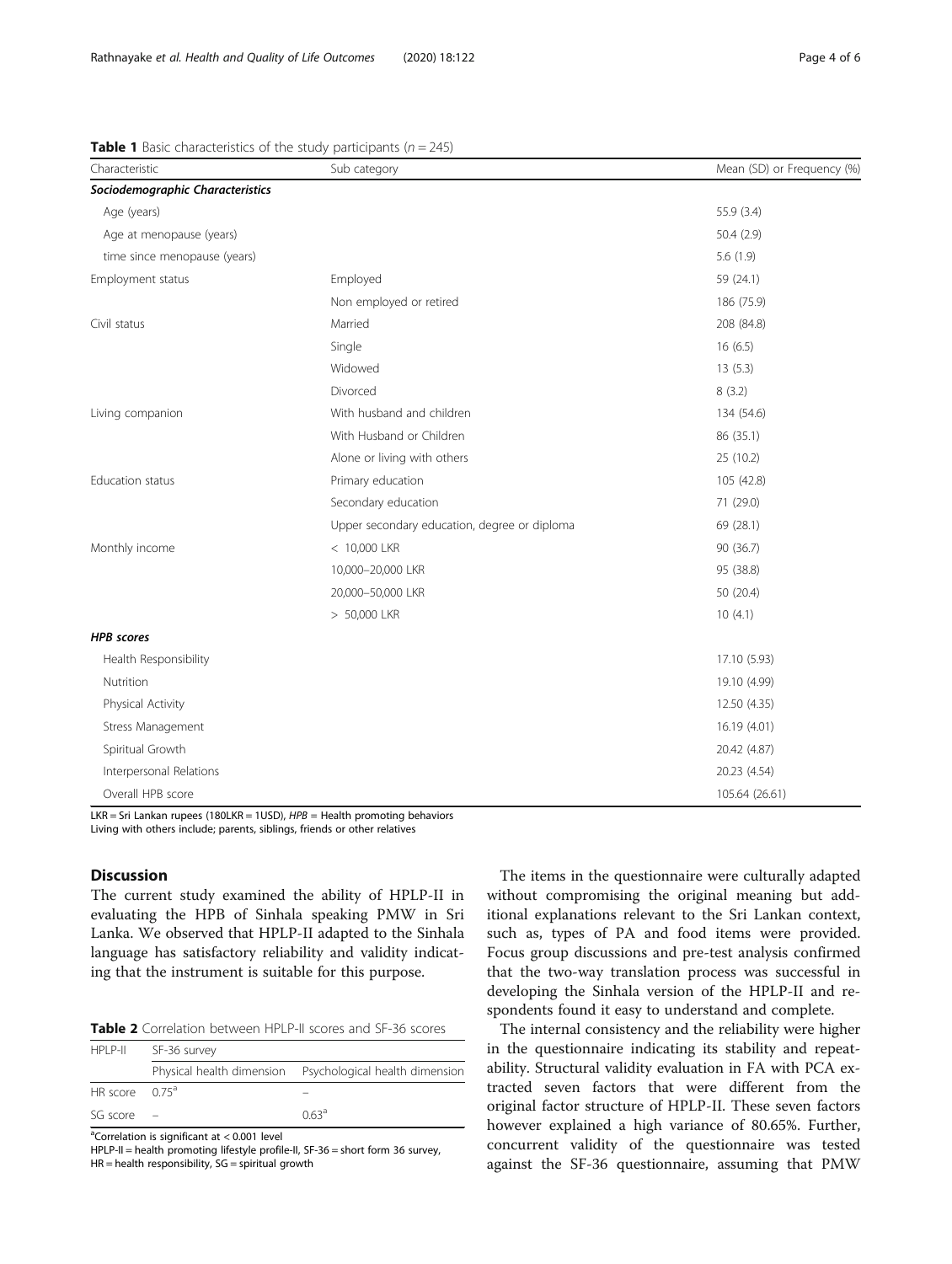who adhere to HPB have higher overall QOL. This study showed similarities of reliability and validity with previous studies while the factor structure differs in several aspects.

Internal consistency measured with Cronbach's alpha of the entire questionnaire and subscales were concordant and at times exceeded the values observed elsewhere including the Turkish version  $[12]$  $[12]$ , Taiwanese version  $[11]$  $[11]$  $[11]$ , Spanish version [[7\]](#page-5-0) and Portuguese version [[10](#page-5-0)]. Testretest reliability was higher when compared with the original study [\[5\]](#page-5-0), Iranian version [\[25\]](#page-5-0), Taiwanese version [[11](#page-5-0)], Spanish version [\[7](#page-5-0)] and Portuguese version [\[10\]](#page-5-0).

In previous analyses, six main factors have appeared in the Iranian version  $[25]$  $[25]$ , Taiwanese version  $[11]$  $[11]$  $[11]$ , Spanish version [[7](#page-5-0)] and Portuguese version [\[10](#page-5-0)]. However, in the Turkish version, 14 factors (explaining 61% of the variance) were found but the Scree plot graphic showed five factors, explaining 41% of the variance [\[12](#page-5-0)].

The correlation between the HPLP-II and QOL score is higher than that was observed in the Taiwanese version [\[11](#page-5-0)] in concurrent validity evaluation. This is the only study focused the evaluation of concurrent validity of HPLP-II.

The separation of items in the factor extraction in the current study can be due to many reasons including culture difference in attitudes and practices. Western women may interpret concepts such as "PA" as regimens describing jogging, lifting weights or swimming, whereas in Sri Lanka, PA is more likely to describe the day-today routine work. Furthermore, application of Kaiser's criterion when more than 50 variables are involved also lead to the extraction of too many factors [[26\]](#page-5-0). However, we observed that extracted factors had higher internal consistencies indicating that this factor extraction is more meaningful to the Sinhala language.

The higher correlation observed between HPLP-II and SF-36 scores in the current study could partly be due to the reference tool used to assess the concurrent validity. We used the SF-36 survey and the Taiwan study had used WHO-BREEF questionnaire. The scarcity of studies to evaluate the concurrent validity would be due to the absence of a proper tool to evaluate the correspondence of HPB. However, it is obvious that HPB increase or decrease the QOL, and therefore, we did not see any limitation in our approach in evaluating the concurrent validity. Illiterate women were not included in the study since the questionnaire was self-administered and the large number of items in the questionnaire could have influenced the quality of data. These are the few limitations of the current study. This validated questionnaire would help to collect better quality data in existing HPB of individuals. It increases the credibility of data related to the health promotion in all the individuals fluent in Sinhala language. Health promotion activities could be initiated based on the findings of this validated questionnaire.

Since Sri Lanka has a multi-ethnic community it is important to adapt a Tamil version of HPLP-II to suit the Tamil speaking community. It is also important to use a shortened version of this tool in future studies. Furthermore, confirmatory FA should be focused in those future studies.

## Conclusion

This study demonstrated linguistic and cultural acceptance and satisfactory psychometric properties; reliability and validity in the Sinhala version of HPLP-II.

#### Abbreviations

HPLP-II: Health Promoting Lifestyle Profile-II; HPB: Health Promoting Behaviors; PMW: Postmenopausal Women; SF-36: Short Form 36 survey; ICC: Intra Class Correlation; QOL: Quality of Life; HR: Health Responsibility; N: Nutrition; PA: Physical Activity; SM: Stress Management; IR: Interpersonal Relations; SG: Spiritual Growth; MOH: Medical Officer of Health; HRT: Hormone Replacement Therapy; STRAW: Stages of Reproductive Aging Workshop; FA: Factor Analysis; PCA: Principle Component Analysis; KMO: Kaiser-Meyer-Olkin

#### Acknowledgements

The authors wish to express sincere gratitude to the professionals involved in cross cultural adaptation process; Dr. Iresha Mampitiya, Ms. Nirmala Gamage, Ms. Harshani Dias, Ms. Pramudika Kariyawasam, Ms. Hemamali Madushanthi and all the participants of the study. Further, Mrs. Chithra Ranasinghe, Retired WHO staff member is also acknowledged for her support on English language editing.

#### Authors' contributions

All authors involved in conception of the study and design of the work, NR involved in data collection, data analysis and initial drafting of the manuscript, GA and JL involved in interpretation of analyzed data, critically reviewing of the manuscript. SL contributed to interpretation of analyzed data and critically reviewing the manuscript for important intellectual content. All authors read and approved the final version of the manuscript.

#### Funding

Faculty Research Grant (2014–2015), Faculty of Medicine, University of Ruhuna, Sri Lanka and National Research Council (NRC 15–023), Sri Lanka, funds mainly involved with the collection of data.

#### Availability of data and materials

The datasets used and/or analyzed during the current study are available from the corresponding author on reasonable request.

#### Ethics approval and consent to participate

Ethical clearance for the study was obtained from the ethical review committee, Faculty of Medicine, University of Ruhuna, Sri Lanka. Informed written consent was obtained from each participant prior to the commencement of the study.

#### Consent for publication

Not applicable.

#### Competing interests

The authors declare that they have no competing interests.

#### Author details

<sup>1</sup>Department of Nursing, Faculty of Allied Health Sciences, University of Ruhuna, Galle, Sri Lanka. <sup>2</sup>Department of Anatomy, Faculty of Medicine University of Ruhuna, Galle, Sri Lanka. <sup>3</sup>Department of Physiology, Faculty of Medicine, University of Ruhuna, Galle, Sri Lanka. <sup>4</sup>Population Health Research